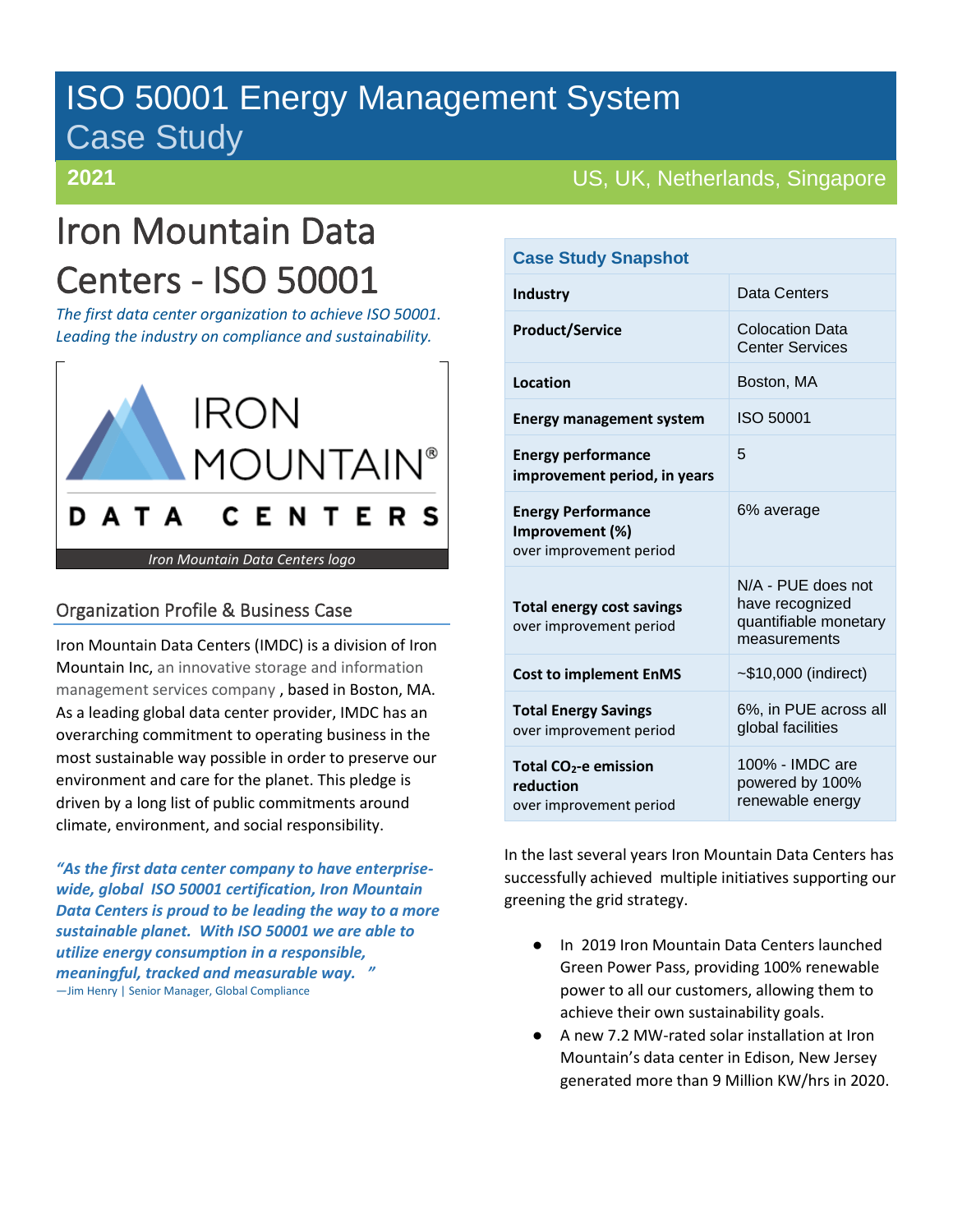- Net-zero waste strategy: improved reporting of materials use, water consumption, and waste and recycling implemented.
- Joined The Climate Pledge alongside other like minded businesses, targeting net zero carbon by 2040.



*Figure 1: IMDC 7.2 MW solar installation, Edson, NJ*

Due to the energy intensive nature of data centers, and the start of the US Department of Energy's Better Buildings Data Center Challenge which IMDC signed on for, IMDC had the forethought to adopt the ISO 50001 standard for all sites in our portfolio in order to drive continual improvement of energy performance, as well as rigor, and third party verification of energy data. Since 2017, IMDC has been ISO 50001 certified across our entire footprint, making us the only globally certified data center provider with ISO 50001. Through multiple greenfield builds and acquisitions the adoption of ISO 50001 as a management system has allowed IMDC to guide the business toward a more responsible and sustainable future for our shareholders, our customers and our planet.

#### Business Benefits

Since implementing ISO 50001 in 2017, IMDC has transformed the way in which we do business using various ISO management systems as guidance for continual improvement. More specifically for ISO 50001, it has driven a constant decision making process with continual engagement from top management in order to improve not only energy efficiency, but also data collection methods, metering and monitoring, staff and customer awareness, as

well as innovating new solutions for energy efficiency and carbon emission reduction.

Our multi-site approach started from the very beginning, with 3 initial sites being certified against the standard. This number significantly grew over the next 5 year period resulting in the present 14 sites under certification, with more to be added in 2021. Multi-site certifications are challenging, but also have provided many benefits for diverse engagement of teams, cross-organizational and geographical collaboration for projects, greater accountability, as well as a shared portfolio power usage effectiveness (PUE) number that reflects the collective performance of all sites as an Energy Performance Indicator (EnPI). PUE is one of only a handful of ways to truly measure data center efficiency. Originally created by the Green Grid, and specified in ISO 30134-2:2016, PUE aims to measure the relationship, or delta between total facility power use, and the power use of IT equipment (servers etc..) in the computer rooms. The lesser the gap between the two numbers represents an efficient use of overhead power used to cool the data center, and overall, a low PUE.



*Figure 2: IMDC Energy Performance, 2020 vs Original ISO 50001 Baseline*

While measuring energy performance in a data center environment is fairly non-standard, IMDC has set baselines, improved performance over time, and rebaselined in some cases, in order to further drive enhanced improvement. Doing this through acquisition makes things even more challenging. In our experience, standardization of systems, processes, and data collection to get new sites into the management system is a high priority after a new site is acquired. New sites, whether acquired or newly built also (often) come with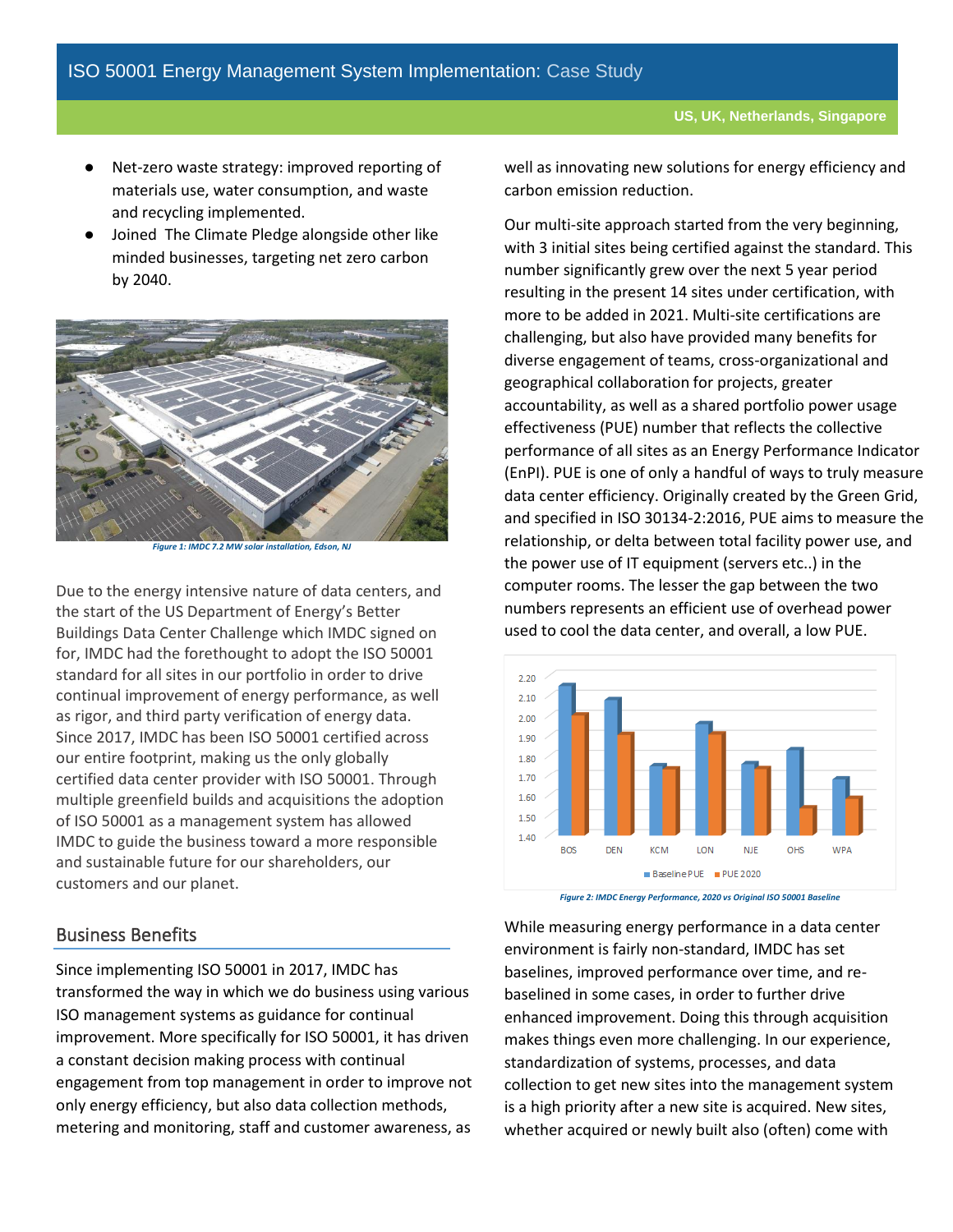other challenges, such as inefficiency, which drives the portfolio score (EnPI) occasionally in the wrong direction, since enterprise PUE is a collective metric derived from the performance of all sites. With all of this considered, IMDC has still continued to improve performance at a large percentage of sites each year, with an average of 6% across all sites since baseline.

IMDC has been very fortunate to reap the benefits of ISO 50001 both internally, and externally. Our initial participation in the U.S Department of Energy's Better Buildings Data Center challenge came with energy efficiency targets and commitments, which in 2019, we achieved, becoming only the 3rd data center in the country to become a D.O.E Better Buildings Goal achiever. Our accolades in energy management and efficiency also extended into 2021 when IMDC was recognized by the Department of Energy, and the Industry, for Market Transformation as a Gold Level Green Lease Leader, which attests to our enablement of green and sustainable practices in a landlord/tenant relationship, driving energy efficiency and renewable energy use. Additionally, utilizing the rigor of the audit and data tracking within ISO 50001, IMDC has developed a revolutionary, first in the industry product which passes our renewable energy allocations through to our customers, also known as Green Power Pass.



*Figure 3: Green Power Pass giving renewable energy to all customers, with third party verification.*

In an ongoing effort to reinforce IMDC's mission for continual improvement, conformance with the standard, and employee education, IMDC has also developed new hire training on the purpose of both our EnMS and EMS for all new employees. All current employees are also required to complete annual refresher attestations to the Energy, and Environmental

Policy. Engagement with our employees is seen as one of the most important aspects of the EnMS, as positive impact is a collective effort of all individuals, not just those who have the potential to impact energy performance.

Lastly, our alignment and certification in ISO 50001 was the impetus for our global certification in 2020 with ISO 14001. Continuing to provide value to our clients, industry, and ultimately the planet, required a wider view at our overall impact which directly correlates to the implementation of our Environmental Management system.

#### Plan

The planning process of our EnMS is built into the DNA of Iron Mountain Data Centers. This began at the beginning when our top leadership made the choice to deploy an EnMS using the ISO 50001 standard, with the forethought that energy management would be more than just a hot topic, but a requirement in the coming years. The ISO 50001 standard was chosen due to its rigor, consistency, and international recognition. It turns out - this entire decision was a sound one which has enabled IMDC to push ahead of our peers, as well as demonstrate continual improvement and leadership in an industry that emits more carbon per year than the airline industry. Transforming the way we do business into a more sustainable model is a way of life. Now, after running the EnMS through its first stages of maturity, virtually all decisions around new innovations require a significant sustainability assessment, with a large focus on energy use and efficiency. New developments, such as acquisitions, greenfield builds, and expansions are also included in the planning process as our management continually demands improvement in our conformance with compliance standards in order to add value to our industry, community, and planet.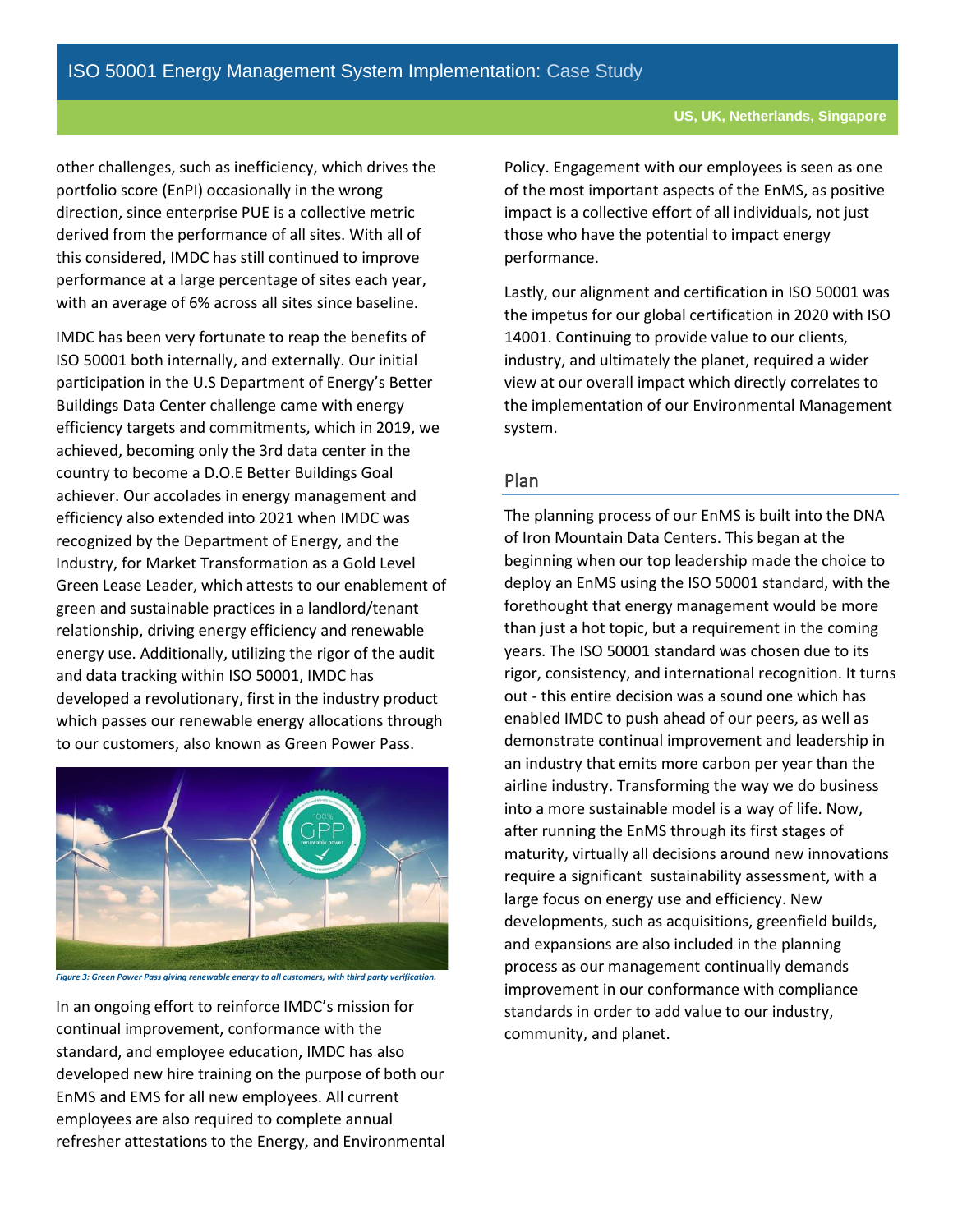#### Do, Check, Act

As previously mentioned, management support across the entire company is one of the pillars of what makes our EnMS so effective - the energy committee consists of site-level directors, as well as senior leadership on our executive team. Through not only routine management reviews, but also in ad-hoc sessions on strategy of the organization, we strive to improve our operational efficiency, and continue to solve ways to enable this with our customers as well, helping them with their environmental governance goals. One specific way is by partnering to ensure that our customers understand why configuring a data center in an efficient manner benefits everyone from an energy management, and risk perspective. IMDC has on-site operations personnel that work 24/7/365 to ensure the data center environment is operating at optimal efficiency with the given customer IT load present in the facility.

Of course, none of the management involvement, or continual improvement could be possible without good data, or data at all. Given the unique industry we are in, it's not as simple to just use Energy Usage Intensity (EUI) to measure our success. PUE is the data center measurement of choice that represents the relationship between IT energy used by servers, and the "overhead" energy used to support the entire building. The closer these data points are, the lower PUE you have. So with that said, utilizing energy invoices, as well as metering on our IT infrastructure at all sites is the most important first step when we move a facility into the scope of the EnMS. Aside from measuring efficiency, we also measure other energy sources, such as diesel, and natural gas use (also emissions). We then utilize these data points, and our allocation of renewable energy to present a holistic view to our management and leadership of where we stand against our baseline energy data.

Utilizing the data from our data collection plan, we regularly set targets based on underperforming sites, facilities with improvement projects underway, and other targets set in accordance with programs such as the U.S Department of Energy's Better Building Challenge, and the UK's Climate Change Agreement. These targets and objectives often coincide with improvement projects that enhance things like air management, equipment efficiency, building management system tuning, and in some cases, large capital projects to refresh facility supporting infrastructure. This action confirms improvement, or those sites that miss the target in accordance with PUE and ISO 30134.



*Figure 4: IMDC underground lake, leveraging geothermal cooling.*

Once all of these aspects have been completed for the year, as well as other items such as internal audit, and feedback from relevant stakeholders, we hold a large annual management review meeting with top leadership that not only covers all required inputs and outputs from ISO 50001:2018, but also other factors from our ISO 14001 Environmental Management System, such as materiality assessment of aspects and risks, qualitative analysis of opportunities for improvement, and reviewing all legal obligations. This also includes reviewing our energy performance (PUE) year-to-year, as well as other leading and lagging energy and emissions metrics year-to-year, and vs baseline. The output from our annual review sets the pace for the rest of the calendar year, with regular check points in between in order to ensure resources, awareness, communication, and accountability.